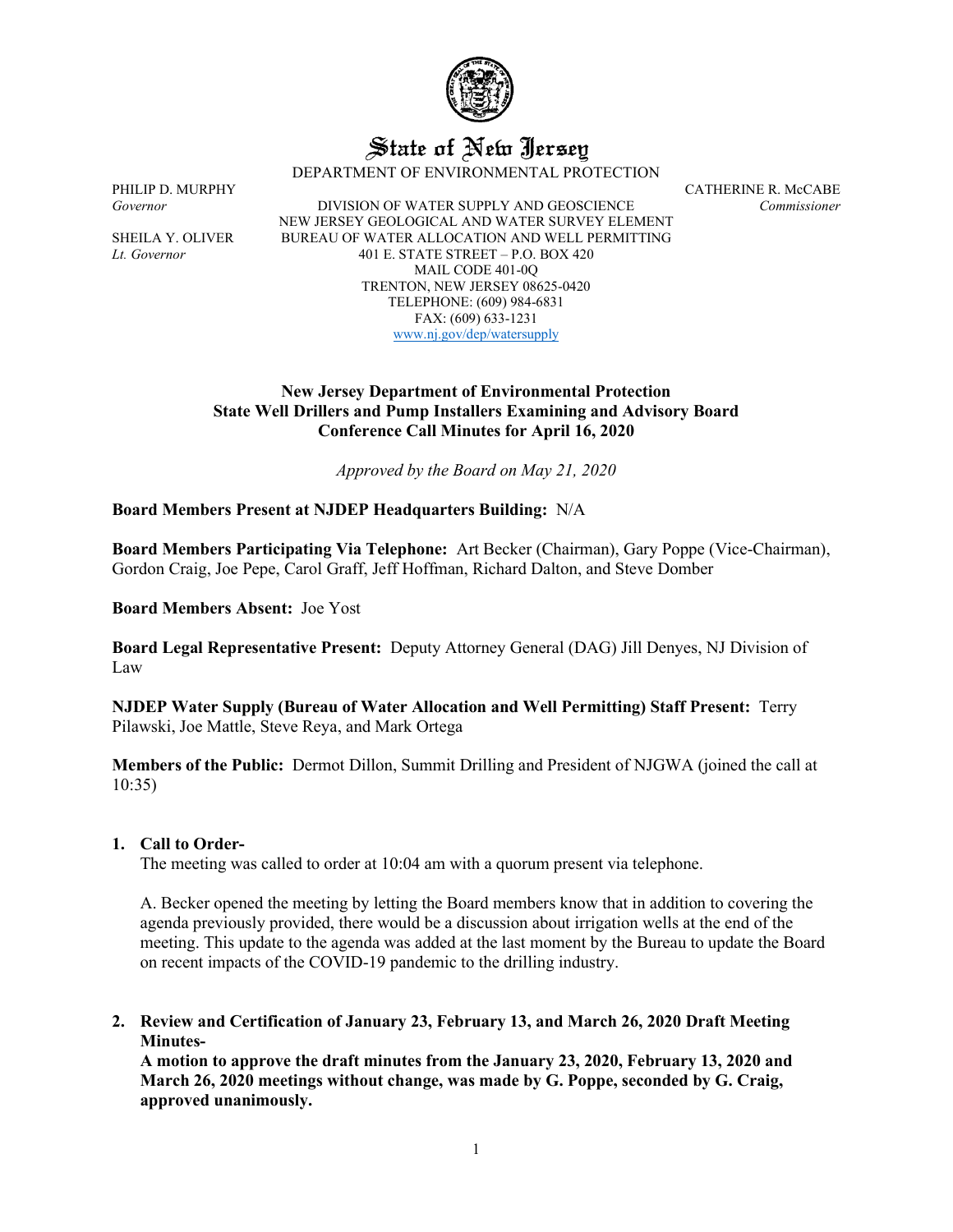A. Becker confirmed the Board's decision to remove the online continuing education point (CEP) cap due to the Department's inability to successfully track the information, which was noted in meeting minutes. Board members discussed concerns with individuals seeking to take a large percentage of required CEPs via online courses and not engaging in in-person training courses. G. Craig noted that the Board's decision to eliminate the intended limit on online courses acceptable for credit was based on the Department's assertion that tracking online/in-person in addition to the other categories (technical/industry and safety) for the next CEP cycle is problematic with existing licensing software and staff resources. M. Ortega informed A. Becker that the Department will continue to monitor individuals who take online classes and can provide information if the Board ever wants to see how many licensees rely solely on online classes. C. Graff reminded members that the Board will still have to approve all classes, online and in-person so all content will be evaluated.

#### **3. Testing & Licensing-**

S. Reya informed the Board that the Department received two license applications, but neither were administratively complete. Bureau staff will contact the applicants and report back to the Board if and when the applications are sufficiently corrected.

## **4. PSI Update-**

S. Reya informed the Board that the National Ground Water Association (NGWA) notified the Department that PSI, the testing vendor for license exams, had closed all exam locations due to the COVID-19 outbreak. PSI has been looking into online testing in the event of a prolonged quarantine. S. Reya continued by stating that all of PSI's testing centers will be closed until April 30, 2020 and that they will try to open some of their locations beginning on May 1, 2020. Due to the closed testing locations, the Board will probably not receive many license applications in the coming months.

## **5. Department status regarding COVID-19 impact on license/continuing education deadlines-**

S. Reya reminded the Board that during the March 26, 2020 call the Board and Department staff had discussed pushing back the continuing education and licensing cycles due to foreseeable issues coordinating with IT to convert licenses. It was initially thought that necessary IT resources would be overtasked with COVID-19 emergency tasks and would not be able to assist with converting license types (Soil Borers, Monitoring Well Drillers and Journeyman B well drillers) in time for the renewal to proceed as planned. S. Reya informed the Board that those issues were addressed by M. Schumacher and himself and that they were able to work with IT to get the appropriate licenses converted in time for the renewal invoices. The March  $30<sup>th</sup>$  CEP and June  $30<sup>th</sup>$  CEP license deadlines remain in place, as specified in the rule.

The NJ Department of Treasury will process the invoices on April 27 and the Department will mail them out to those eligible to renew during the first week of May. S. Reya told the Board that the nonrenewal letters would be sent out to licensees who did not meet the continuing education requirement by the deadline. After briefly describing what was in the letter, he asked the Board if they wanted the Department to include any language about CEP waiver requests that may be submitted by a licensee, pursuant to N.J.A.C. 7:9D-1.9(f). The Board ultimately decided that the waiver information was in the rule if any licensees wanted to submit a waiver request for review by the Board. Additionally, program contact information is contained in the letter. Licensees who receive written notification that they are not eligible to renew due to failing to obtain the required seven (7) CEPs may contact that program with questions or further information on recourse should they wish to remain licensed.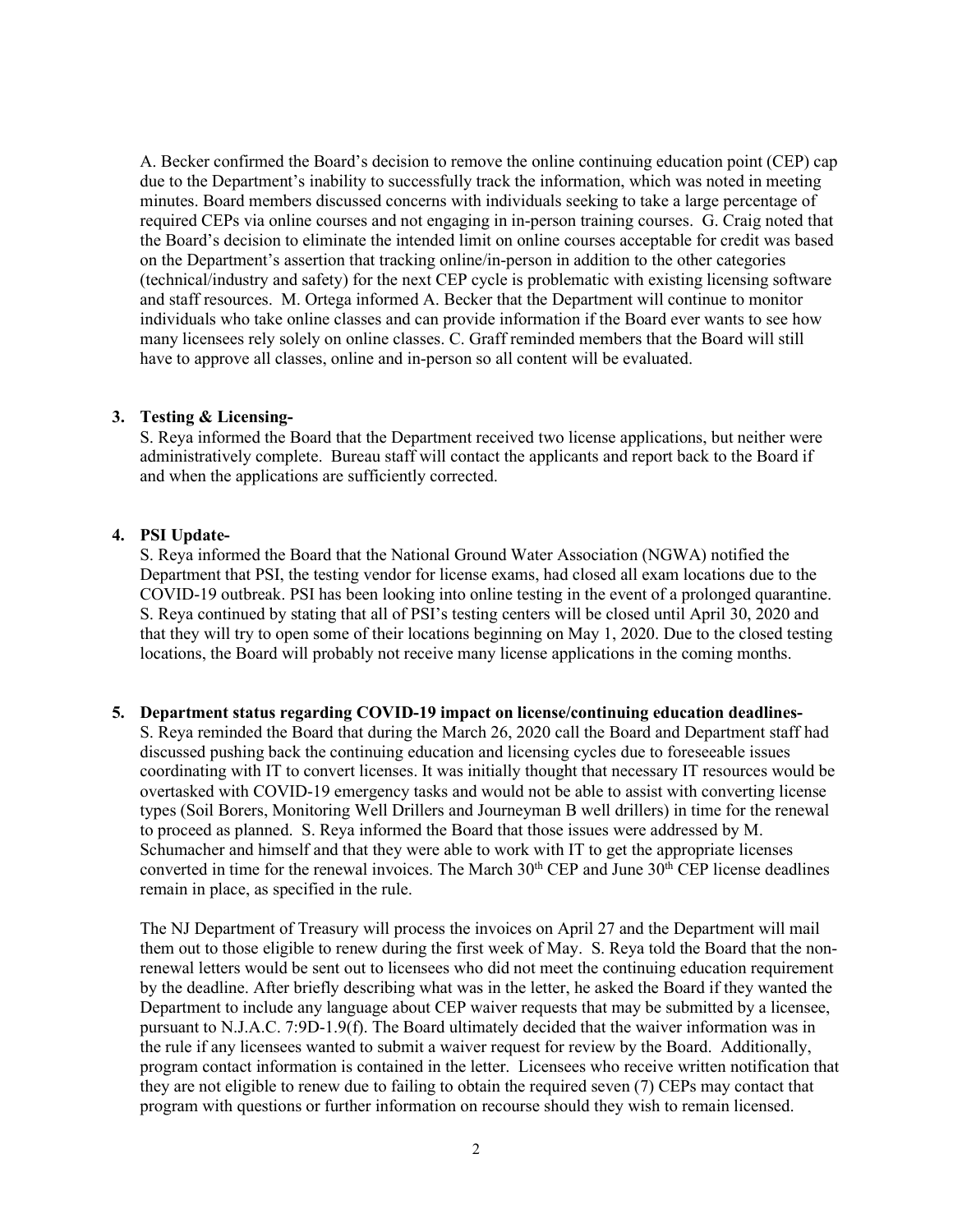M. Ortega provided the Board an update for CEP completion percentages. He stated that as of the deadline 69 percent of all licensees had completed the requirement and the other 31 percent would be receiving the non-renewal letter that S. Reya had discussed with the Board. A. Becker confirmed that the Department expected about 70 percent completion and were on target with what was expected. M. Ortega stated that the Department is likely to receive a few more applications or approved courses from licensees who receive the non-renewal letter.

# **6. Evaluation of existing approved courses for the 2020-2023 cycle-**

The existing list of approved classes, which the Board had taken formal action on during the prior continuing education cycle, was summarized by Bureau staff. This master list of classes was provided to the Board via email prior to the call. There are 27 total classes that are eligible for approval: 12 in person, 10 online, 5 with multiple providers.

A. Becker opened the discussion by saying that he has attended the Well Contractor's Workshop, which is a 12 CEP course offered by the International School of Well Drilling. He said that this class is very comprehensive and that he recommends it for reapproval.

G. Graff suggested changing the amount of points that a licensee would receive for attending the OSHA HAZWOPER 8-Hour Refresher course. S. Reya reminded the Board that they made a motion that one hour of training equals one CEP and that for consistency, all course approvals have followed that ratio. A. Becker said that Maryland has gone back and forth with the OSHA HAZWOPER 8- Hour Refresher course, but that they currently accept it for credit in their continuing education program. G. Craig recommended keeping it the same as it was in the prior continuing education cycle, which is that it counts for eight safety points and can only be taken once in a three-year period. A. Becker asked if there was any further discussion on OSHA classes. No further discussion was needed.

# **A motion to approve the OSHA HAZWOPER 8-Hour Refresher course for eight safety CEPs was made by G. Poppe, seconded by G. Craig, and approved unanimously.**

G. Poppe said that the rest of the classes listed by the Department were all acceptable to him. G. Craig clarified that the course providers do not need to do anything or submit any additional documentation to the Department if their courses were reapproved. S. Reya said that no additional information is needed from the course providers unless they change the course content and/or instructor(s). If a course provider needs to add dates for a course, then they just need to notify the Department of when the courses will be administered so the new dates can be added to the Department's website.

## **A motion to approve the remaining courses on the list (26 total) was made by G. Craig, seconded by R. Dalton, and approved unanimously.**

**7. Review of continuing education course information provided by individual licensees who wish to have courses not previously approved credited for CEPs towards their licenses-**The Board was presented with course information provided to the Department by three licensees: Henry Boyd, Glenn Endreson, and Glen Carleton. S. Reya stated that Mr. Boyd had submitted a large number of courses that he had either administered or attended over the course of the licensing cycle. The Board and Department staff ultimately decided to review the information that Mr. Boyd provided for the Connecticut Private Well Conference that he attended.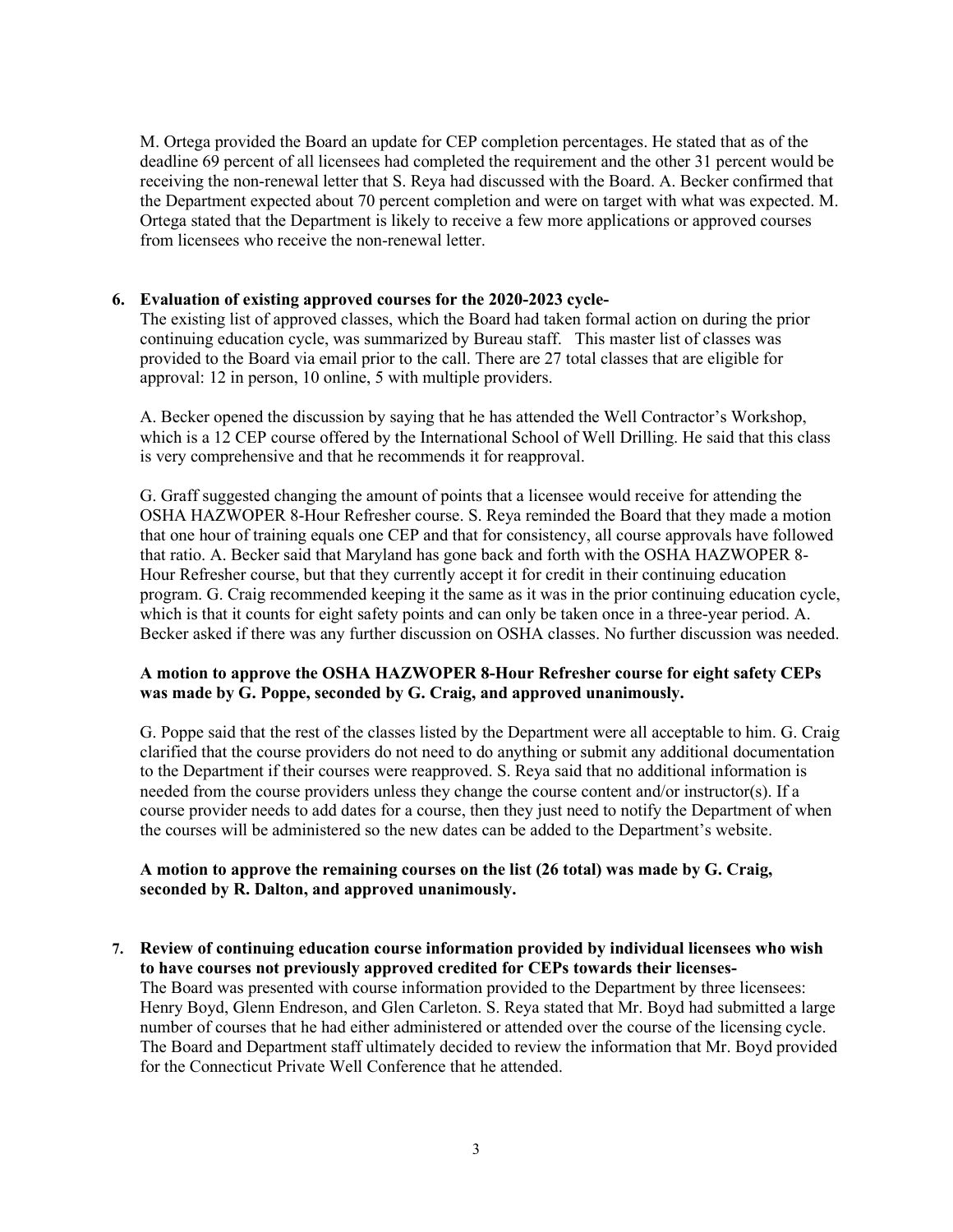## **A motion to recommend the approval of Mr. Boyd's Connecticut Private Well Conference for 10 CEPs was made by G. Poppe, seconded by C. Graff, and approved unanimously.**

Before the vote had passed, A. Becker had asked if he needed to abstain since he knows Mr. Boyd and had attended his presentations in the past. DAG Denyes informed A. Becker that he would not need to abstain for those reasons. DAG Denyes also confirmed that as the Board Chairman, A. Becker would only need to vote as a tiebreaker.

The Board reviewed the information submitted by Mr. Carleton and Mr. Endreson and decided that there was not enough information to process their applications. The Board asked Department staff to investigate further.

**R. Dalton made a motion to hold off on further discussion of Mr. Carleton's courses until additional information is provided to the Department. This was seconded by C. Graff and approved unanimously.**

**G. Craig made a motion to hold off on further discussion of Mr. Endreson's course until additional information is provided to the Department. This was seconded by G. Poppe and approved unanimously.**

## **8. Irrigation Well Discussion-**

T. Pilawski stated that the Department had received a letter from the Irrigation Association which states that irrigation wells and appurtenances are considered a utility and therefore are acceptable work to be conducted under Governor Murphy's Executive Order (EO) 122, which ordered that all non-essential construction cease. T. Pilawski explained to the Board that Department staff had looked through the list of well uses and determined that irrigation wells drilled for existing structures did not meet the intent of the Governor's EO. A list was submitted to the Commissioner's office of well uses that would be acceptable under the EO.

The Department has returned well permits for irrigation wells for existing dwellings technically deficient due to the EO, T. Pilawski explained. Currently, the Department does not have anything in writing from the Governor's Office that states that this work is considered essential under the EO. The letter received from the Irrigation Association states that the Governor's Office approved this work and Department staff had forwarded up the chain of command for clarification. She indicated that if the Department is instructed that the Governor's Office confirms that irrigation wells are deemed a water utility and the work may proceed, the Bureau will again approve well permit applications. Consistent with all other permits issued since the EO, a condition would be included on the permit noting that all well drilling activities must comply with the social distancing requirements prescribed in EO 122.

G. Poppe left the call at 11:17.

A. Becker asked T. Pilawski what the Department would do with the well permits that were sent back technically deficient if they are deemed as essential work. T. Pilawski stated that the Department would reach out to the affected parties and subsequently approve the well permits.